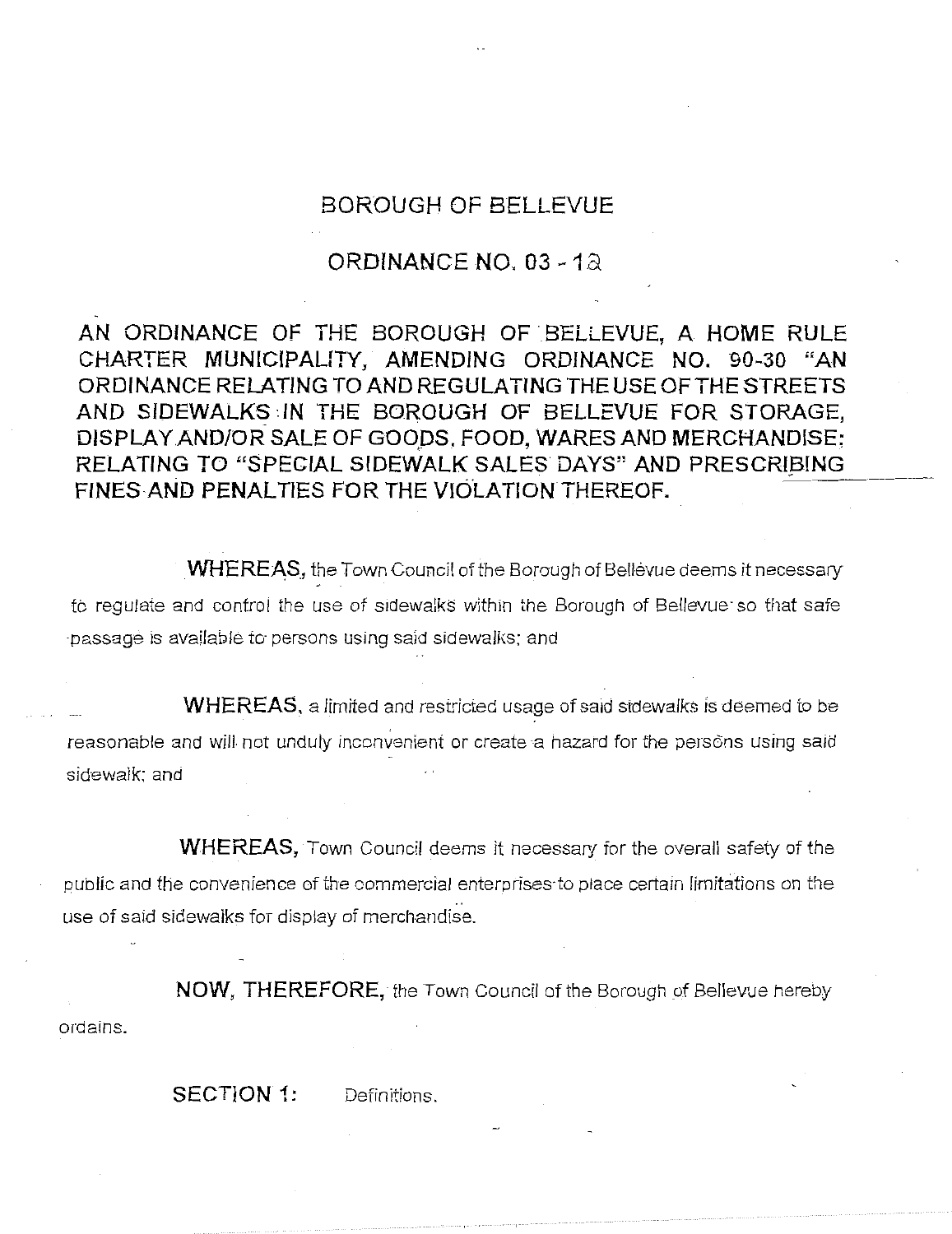- (a) Obstruction the occupation or use of that portion of the siaewalk that extends (more than 14 inches) from the front facade or face of the building immediately adjacent to said sidewalk, which interferes with the free use thereof or passage overwh1ch renders the sidewalk or that portion thereof impassable except at the unreasonable inconvenience or hazard of the pedestnan traffic, - An obstacle, impediment or bamer.
- (bJ Person shall mean and include any natural person, partnership, association, firm or corporation.

**SECTION 2:** It shall be unlawful for any person *to* obstruct or occupy that · portion of a sidewalk that extends (more than 14 inches). from the front facade or face of the building immediately adjacent to a sidewalk in any manner whatsoever (whether with goods, food, wares. merchandise, boxes, containers, stand, tables, racks, crates, kegs, lumber bricks . or .other articles) which obstruction or occupation impedes, hinders, interferes or restncts the free use of said sidewalk by the public except at the inconvenience or hazard of said public and users thereof, except that merchandise may be placed on the sidewalk for the purpose of loading or unloading, removing or storing away of same, and further in accordance with  $\dot{\phantom{a}}$ Section 3 hereof.

**SECTION 3:** Any person lawfully operating a business, profession or other enterprise within the commercially zoned districts of the Borough of Bellevue may obtain a permit that will permit that person to place goods, food, wares and merchandise upon the sidewalks of the Borough of Bellevue in accordance with the following restrictions:

- a. Goods, food, wares and merchandise placed on the sidewalk are restricted to the space within 14 inches of the front of the building ln which the commercial enterpnse is conducted.
- b. The person must pay an annual permit fee to the Borough of Bellevue 1n the amount of \$15.00.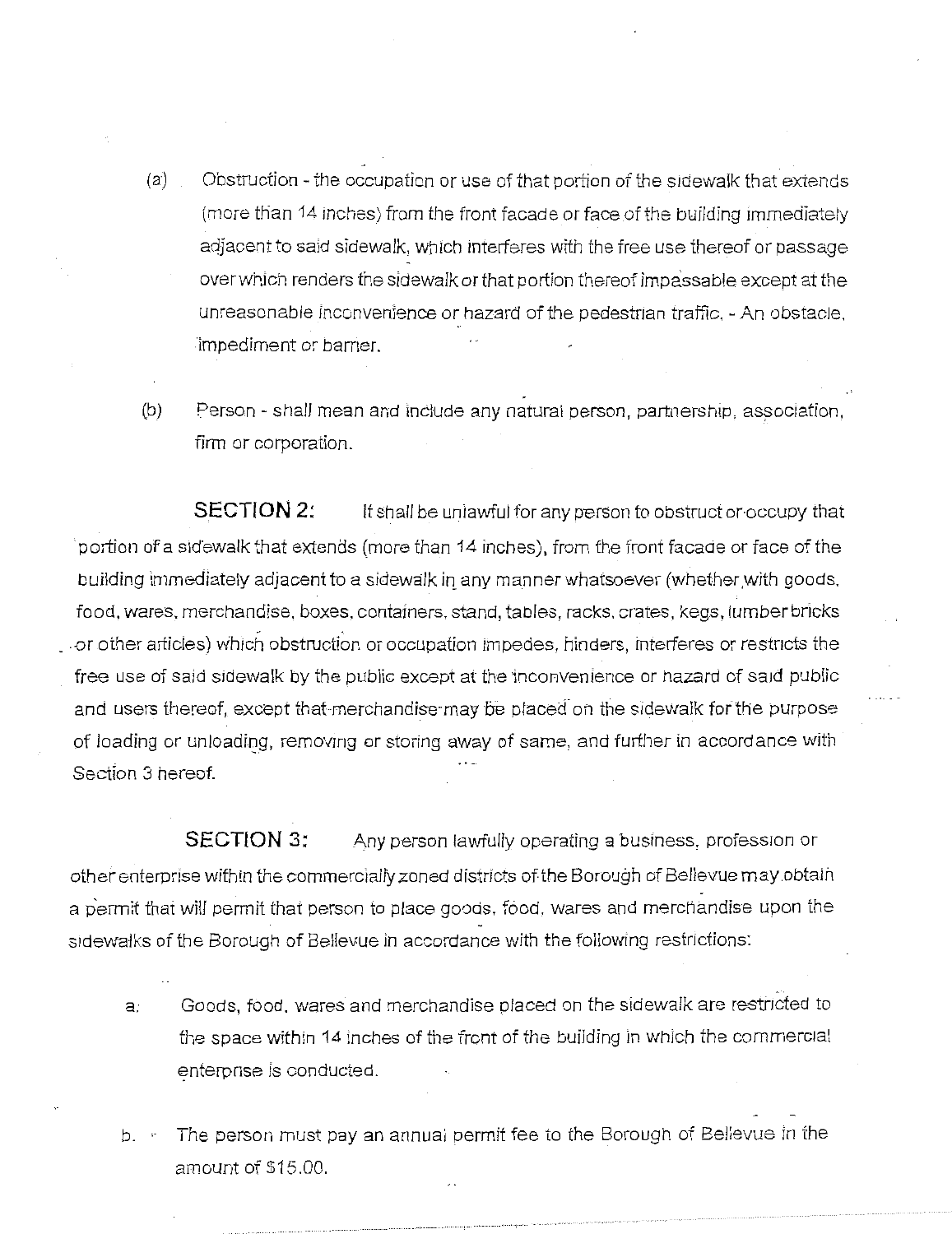- c. Before obtaining a permit, the person must provide evidence of an insurance policy in the amount of \$1 million, indemnifying the Borough of Bellevue from all liability related to the placement of goods, food, wares and merchandise on the sidewalks.
- d; The permit shafl be valid for the calendar year which it is issued. except that all permits will be invalid during any "sidewalk sale day or days" designated by the Town Council of the Borough of Bellevue.

**SECTION 4:** The Town Council of the Borough of Bellevue, at its discretion. may establish a special "sidewalk sale day or days" along specified portions of the sidewalks of the Borough of Bellevue. During such days. The Town Council of Borough of Bellevue may extend the portion of the sidewalks that can be used for the placement and sale of goods, food, wares, merchandise and sign boards without the requirement of obtaining a permit.

**SECTION 5:** In establishing a special sidewalk sale day or days, the Town Council snail state the dates and hours when such sale shall be in effect and the portion of the width of the sidewalk to be use for such display and sale purpose and/or the portion to be kept free and open for pedestrian traffic.

**SECTION 6:** Any person who shall violate any provision of this ordinance shall, upon conviction thereof, be sentenced to pay a fine of not less than one hundred dollars (\$100.00) nor more than .five hundred doflars (\$500.00), and costs of prosecution, and, in default of payment of such fine and costs, to undergo imprisonment for not more than thirty (30) days. Upon the conviction of any person to Whom a permit has been issued by the Borough of Belfevue for the placement of goods. food. wares. merchandise and sign boards upon the sidewalks. the permit issued by the Borough of Bellevue shall be immediately revoked and the person shall be ineligible for re-application for such a permit. Each day that such VIOiation exisrs shall constitute a separate offense .